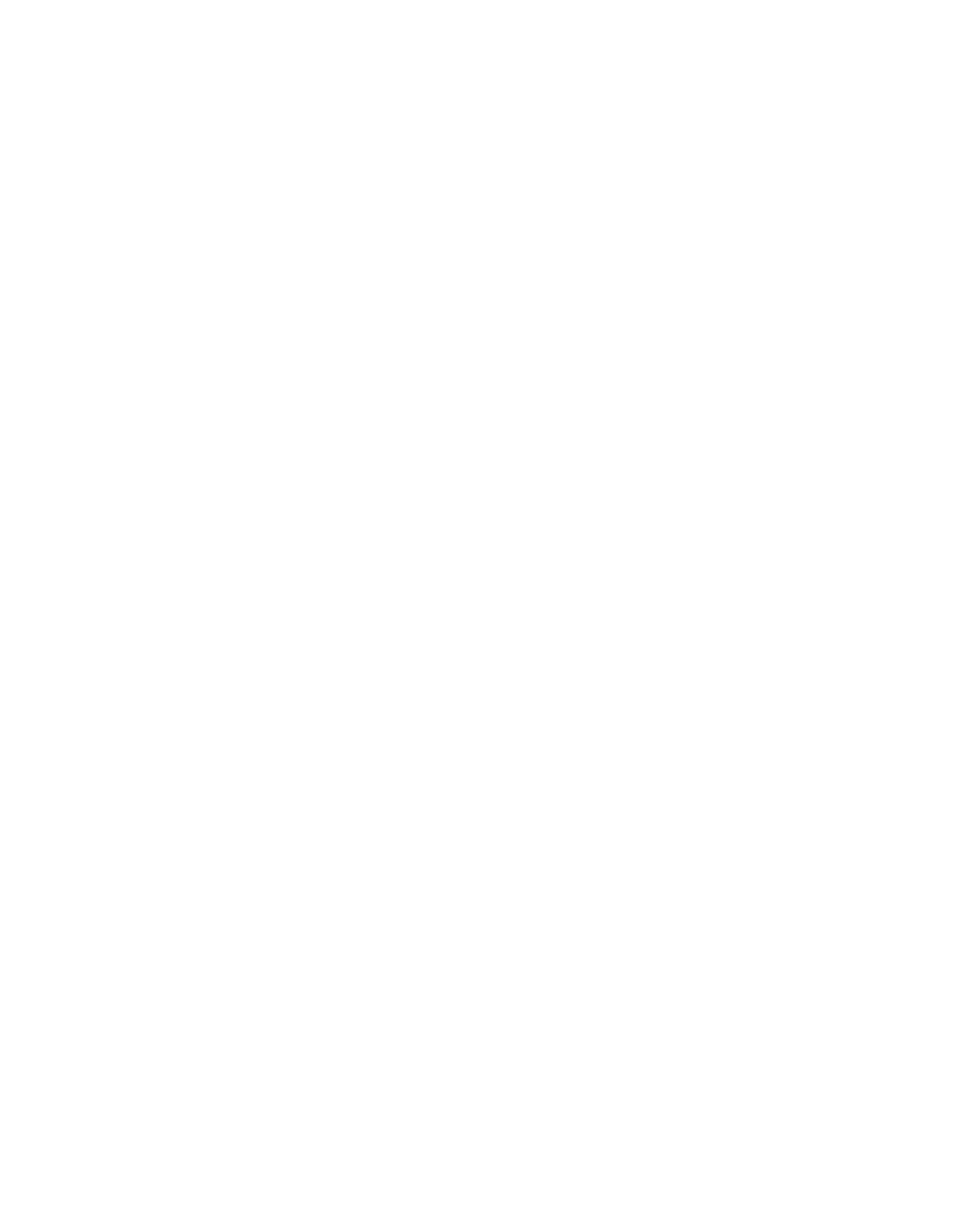#### **In the case of Samardžić and AD Plastika v. Serbia,**

The European Court of Human Rights (Second Section), sitting as a Chamber composed of:

Mrs F. TULKENS, *President,* 

Mr I. CABRAL BARRETO,

Mr R. TÜRMEN,

Mr M. UGREKHELIDZE,

Mr V. ZAGREBELSKY,

Mrs A. MULARONI,

Mr D. POPOVIĆ, *judges,*

and Mrs S. DOLLÉ, *Section Registrar*,

Having deliberated in private on 26 June 2007,

Delivers the following judgment, which was adopted on that date:

#### PROCEDURE

1. The case originated in an application (no. 28443/05) against the Republic of Serbia lodged with the Court under Article 34 of the Convention for the Protection of Human Rights and Fundamental Freedoms ("the Convention") by a Serbian national, Mr Ljubomir Samardžić, and a company incorporated under Serbian law, AD Plastika ("the applicants"), on 27 July 2005.

2. The applicants were represented by Mr P. Savić, a lawyer practising in Beograd. The Serbian Government ("the Government") were represented by their Agent, Mr S. Carić.

3. On 28 August 2006 the Court decided to give notice of the application to the Government. Applying Article 29 § 3 of the Convention, it decided to rule on the admissibility and merits of the application at the same time.

## THE FACTS

#### I. THE CIRCUMSTANCES OF THE CASE

4. The first applicant was born in 1975 and lives in Beograd. The second applicant is a joint stock company with its seat in Beograd.

5. On 11 October 1991 the second applicant directly instituted enforcement proceedings in the Novi Sad Commercial Court (*Trgovinski sud u Novom Sadu*) against a certain company V.

6. On 30 October 1991 the court issued an enforcement order. Since V. filed an objection, the case was transformed into civil proceedings.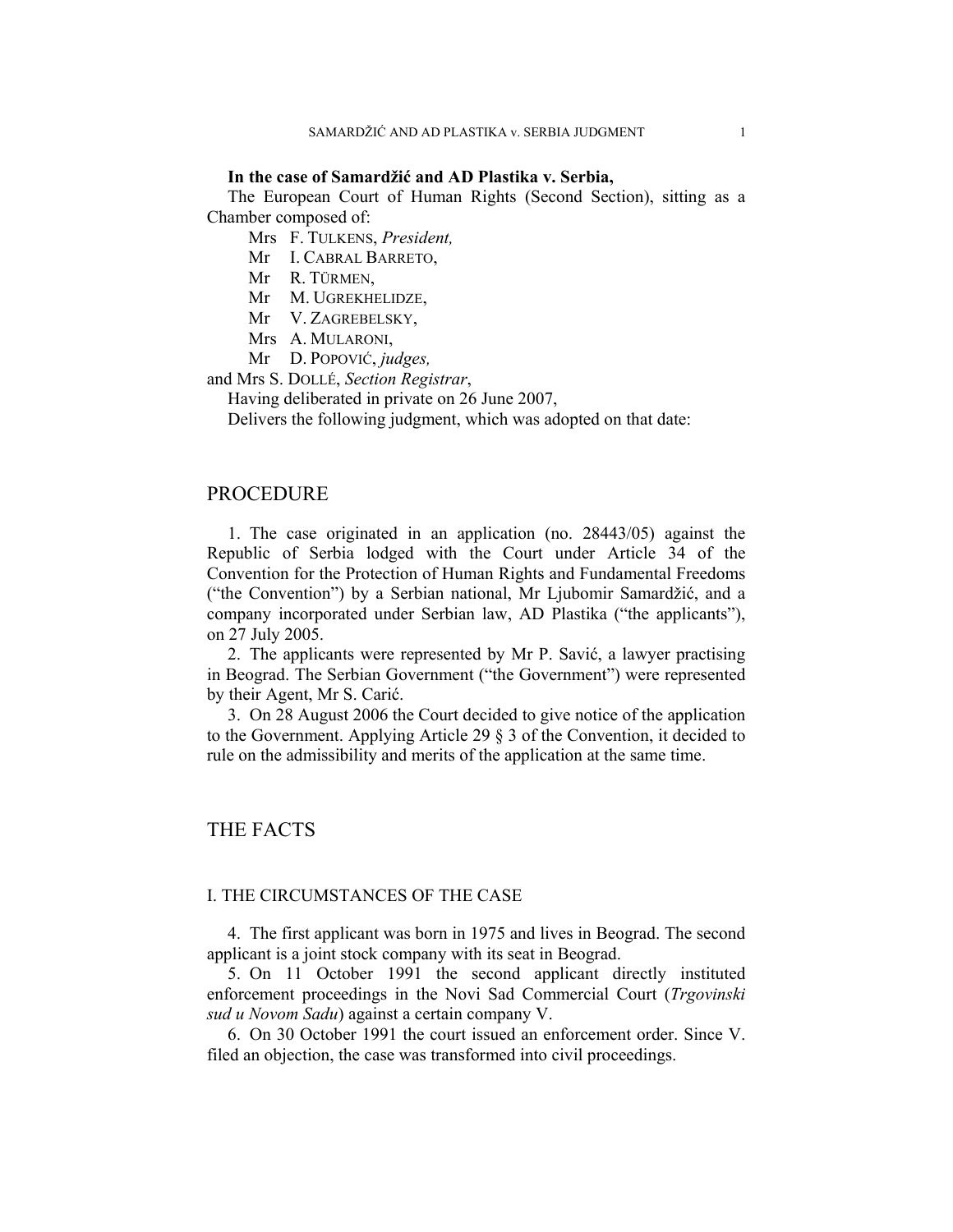7. The second applicant amended its claim on four occasions: on 4 May and 19 November 1993, 9 February and 12 October 1994.

8. On 15 February 1995 the court gave a judgment in the second applicant's favour, accepting its claim in part. On 6 October 1995 the court gave a supplementary judgment (*dopunska presuda*) in the case.

9. On 30 May 1996 the Beograd High Commercial Court (*Viši Trgovinski sud u Beogradu*) quashed the first-instance judgment and remitted the case because of factual shortcomings.

10. By this time, four different judges had been assigned to hear the second applicant's case, the last change of judges having occurred on 23 January 2003.

11. On 11 November 2004 the court appointed an expert, ordering him to prepare his opinion within 30 days. This expert submitted his opinion on 14 October 2005.

12. The court subsequently held hearings on 30 November 2005, 25 January and 13 February 2006. The hearing scheduled for 20 December 2005 was adjourned because the second applicant failed to appear.

13. On 13 February 2006 the court closed the main hearing and gave a judgment dismissing the second applicant's claim.

14. On appeal, on 3 November 2006 the Beograd High Commercial Court again quashed the first-instance judgment and remitted the case.

15. In the resumed proceedings, on 8 December 2006 the Novi Sad Commercial Court stayed the proceedings because, meanwhile, on 22 March 2006 the Zrenjanin Commercial Court (*Trgovinski sud u Zrenjaninu*) had opened bankruptcy proceedings against the second applicant.

16. The proceedings resumed on 16 February 2007, when the Novi Sad Commercial Court declared that it no longer had territorial jurisdiction in the matter and sent the case file to the Zrenjanin Commercial Court.

#### II. RELEVANT DOMESTIC LAW

## **A. Civil Procedure Act (Zakon o parničnom postupku; published in the Official Gazette of the Republic of Serbia - OG RS - no. 125/04)**

17. Article 10 provides that "[t]he parties have the right to have the ruling of the court in respect of their claims and proposals within a reasonable time" and, further, that "[i]t is incumbent upon the court to conduct the proceedings without undue delay ..."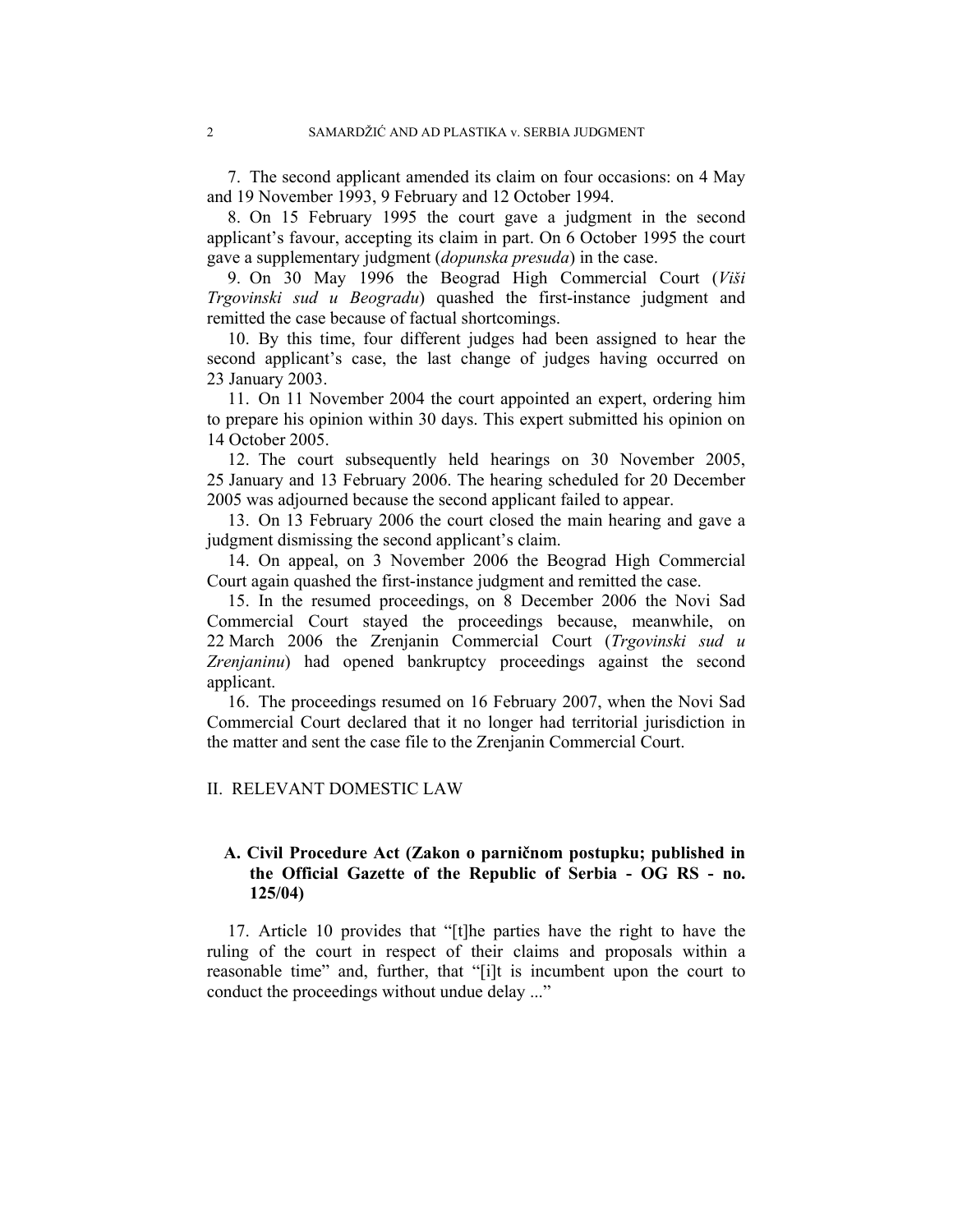## **B. Criminal Code 1977 (Krivični zakon Republike Srbije; published in OG RS nos. 26/77, 28/77, 43/77, 20/79, 24/84, 39/86, 51/87, 6/89, 42/89, 21/90, 16/90, 26/91, 75/91, 9/92, 49/92, 51/92, 23/93, 67/93, 47/94, 17/95, 44/98, 10/02, 11/02, 80/02, 39/03 and 67/03)**

18. Articles 242, 243 and 245 of this Code incriminate "abuse of office" (*zloupotreba službenog položaja*), "judicial malfeasance" (*kršenje zakona od strane sudije*) and "official malfeasance" (*nesavestan rad u službi*), respectively.

## **C. Criminal Code 2005 (Krivični zakonik; published in OG RS nos. 85/05, 88/05 and 107/05)**

19. The substance of Articles 359, 360 and 361 corresponds to that of the provisions of the Criminal Code 1977 mentioned above.

20. This Code entered into force on 1 January 2006, thereby repealing the Criminal Code 1977.

## **D. Obligations Act (Zakon o obligacionim odnosima; published in OG SFRY nos. 29/78, 39/85, 45/89, 57/89 and OG FRY no. 31/93)**

21. Article 172 § 1 provides that a legal entity ("*pravno lice*"), which includes the State, is liable for any damage caused by one of "its bodies" ("*njegov organ*") to a "third person".

22. Under Articles 199 and 200 of the Obligations Act, *inter alia*, anyone who has suffered fear, physical pain or mental anguish as a consequence of a breach of "personal rights" ("*prava ličnosti*") may, depending on their duration and intensity, sue for financial compensation before the civil courts and, in addition, request other forms of redress "which may be capable" of affording adequate non-pecuniary satisfaction.

## THE LAW

#### I. ALLEGED VIOLATION OF ARTICLE 6 § 1 OF THE CONVENTION

23. The applicants complained that the length of the proceedings had been incompatible with the "reasonable time" requirement of Article  $6 \& 1$ of the Convention, which reads insofar as relevant as follows: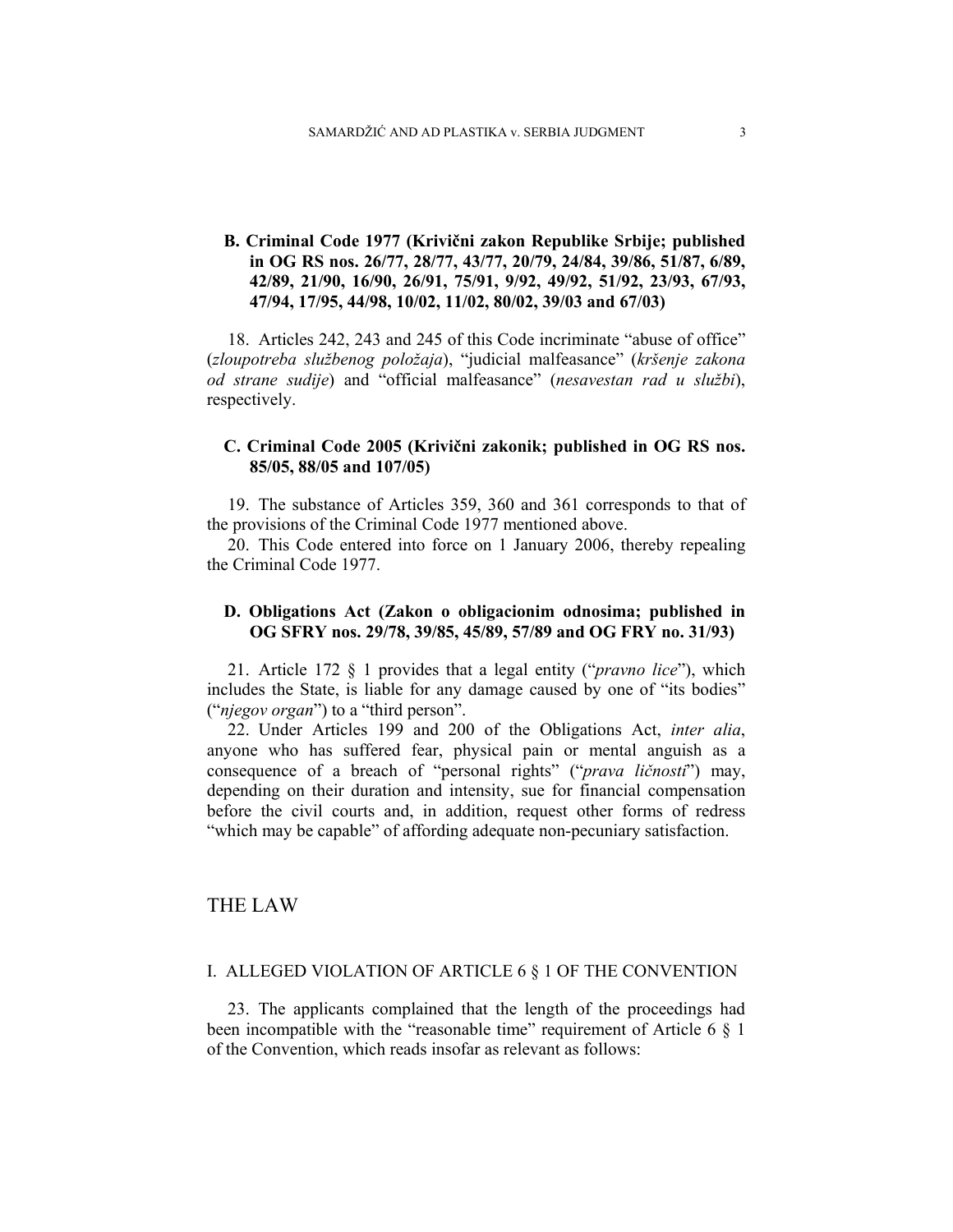"In the determination of his civil rights and obligations ..., everyone is entitled to a ... hearing within a reasonable time by [a] ... tribunal..."

24. The Government contested that argument.

25. The Court notes that the proceedings started on 11 October 1991, when the second applicant lodged its enforcement request. According to the information available in the case file, they were still pending on the date of adoption of the present judgment. Consequently, they have lasted more than fifteen years and nine months.

26. However, the period falling within the Court's jurisdiction began on 3 March 2004, when the Convention entered into force in respect of Serbia, and apparently has not yet ended. It has thus lasted over three years and four months for two levels of jurisdiction.

27. Nevertheless, in order to determine the reasonableness of the length of time in question, regard may also be had to the state of the case on 3 March 2004 (see, among other authorities, *Styranowski v. Poland*, judgment of 30 October 1998, *Reports of Judgments and Decisions* 1998-VIII, p. 3376, § 46). By that date, the case had already been pending twelve and a half years and was still pending at first instance after a remittal.

## **A. Admissibility**

#### *1. Compatibility* ratione personae

28. The Government first invited the Court to declare the case inadmissible *ratione personae* in respect of the first applicant. They submitted that, since it was the second applicant conducting the domestic proceedings, the first applicant could not be considered a victim of the alleged violation.

29. The applicants made no comments in this respect.

30. The Court recalls that disregarding a company's legal personality is justified only in exceptional circumstances, in particular where it is clearly established that it is impossible for a company to apply to the Court through the organs set up under its articles of incorporation or – in the event of liquidation – through its liquidators (see *Agrotexim and Others v. Greece*, judgment of 24 October 1995, Series A no. 330–A, pp. 25-26, §§ 66 and 71).

31. In the present case, the company itself applied to the Court through its manager, the first applicant.

32. Consequently, the first applicant cannot be regarded as being personally entitled to apply to the Court. It follows that this aspect of the case is indeed incompatible *ratione personae* with the provisions of the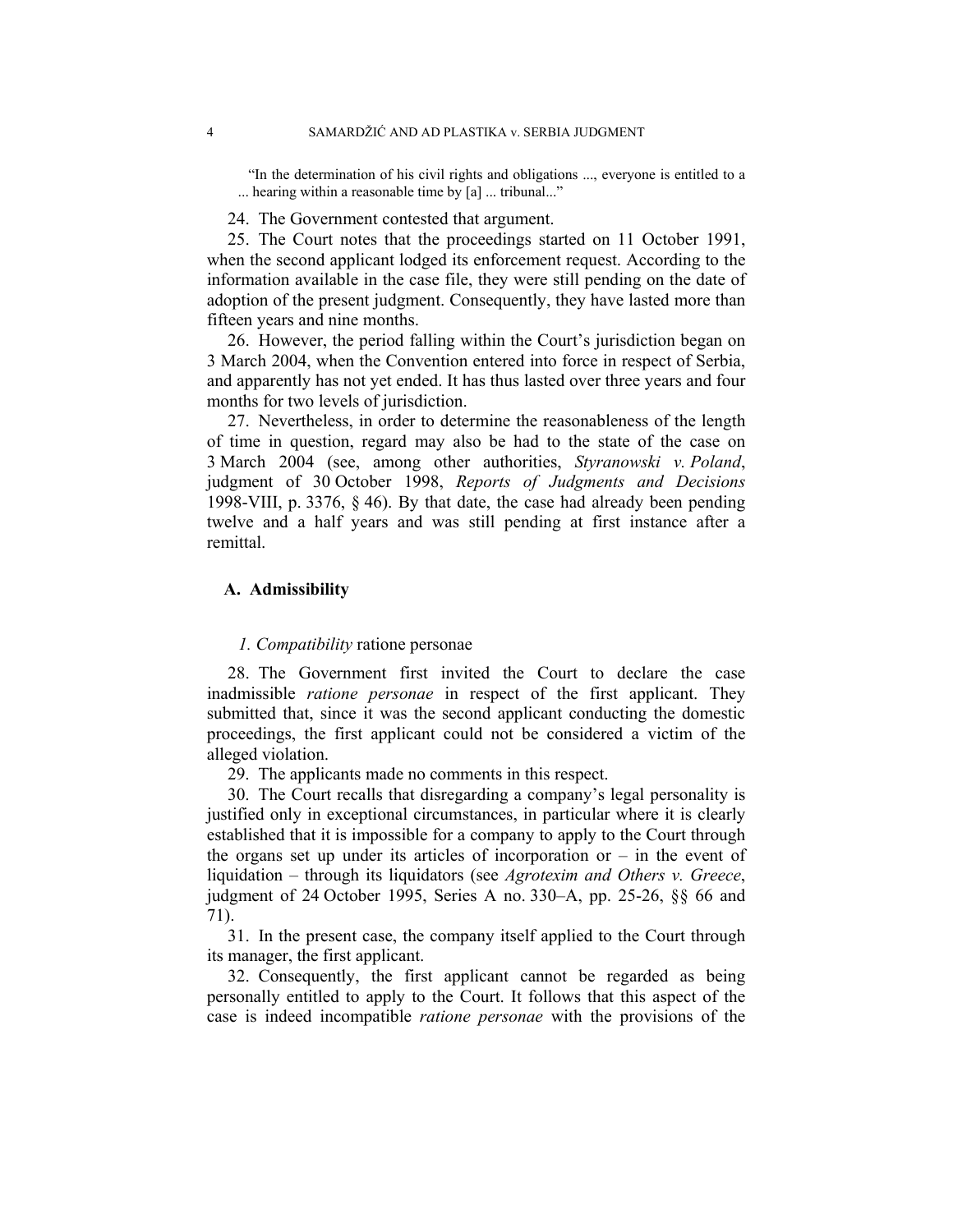Convention, within the meaning of Article 35  $\S$  3, and must be rejected in accordance with Article 35 § 4.

#### *2. Exhaustion of domestic remedies*

33. The Government next submitted that the applicants had not exhausted all available, effective domestic remedies. In particular, they had failed to lodge a criminal complaint under Articles 242, 243 and 245 of the Criminal Code 1977 or, under the newly enacted legislation, a complaint under Articles 359, 360 and 361 of the Criminal Code 2004. Further, the Government maintained that the applicants had failed to bring a separate civil lawsuit under Articles 154, 199 and 200 of the Obligations Act.

34. The applicants disagreed, contesting the effectiveness of such remedies.

35. The Court recalls that, according to its established case-law, the purpose of the domestic remedies rule in Article 35 § 1 of the Convention is to afford the Contracting States the opportunity of preventing or putting right the violations alleged before they are submitted to the Court. However, the only remedies to be exhausted are those which are effective. It is incumbent on the Government claiming non-exhaustion to satisfy the Court that the remedy was an effective one, available in theory and in practice at the relevant time (see, *inter alia*, *Vernillo v. France*, judgment of 20 February 1991, Series A no. 198, pp. 11–12, § 27, and *Dalia v. France*, judgment of 19 February 1998, *Reports of Judgments and Decisions* 1998-I, pp. 87-88, § 38). Once this burden of proof has been satisfied, it falls to the applicant to establish that the remedy advanced by the Government was in fact exhausted, or was for some reason inadequate and ineffective in the particular circumstances of the case, or that there existed special circumstances absolving him or her from this requirement (see *Dankevich v. Ukraine,* no. 40679/98, § 107, 29 April 2003).

36. The Court reiterates that the decisive question in assessing the effectiveness of a remedy concerning a complaint about procedural delay is whether or not there is a possibility for the applicant to be provided with direct and speedy redress, rather than an indirect protection of the rights guaranteed under Article 6 (see, *mutatis mutandis*, *Scordino v. Italy (no. 1)* [GC], no. 36813/97, § 195, ECHR 2006, and *Sürmeli v. Germany* [GC], no. 75529/01, § 101, 8 June 2006). In particular, a remedy of this sort shall be "effective" if it can be used either to expedite the proceedings at issue or to provide the litigant with adequate redress for delays which have already occurred (see, *mutatis mutandis*, *Kudła v. Poland* [GC], no. 30210/96, §§ 157-159, ECHR 2000-XI, *Mifsud v. France* (dec.), [GC], no. 57220/00, § 17, ECHR 2002-VIII, and *Sürmeli v. Germany* [GC], cited above, § 99).

37. The Court considers that a separate criminal complaint or a separate claim for damages caused by procedural delay would not have been effective remedies in the present case. Even assuming that the applicant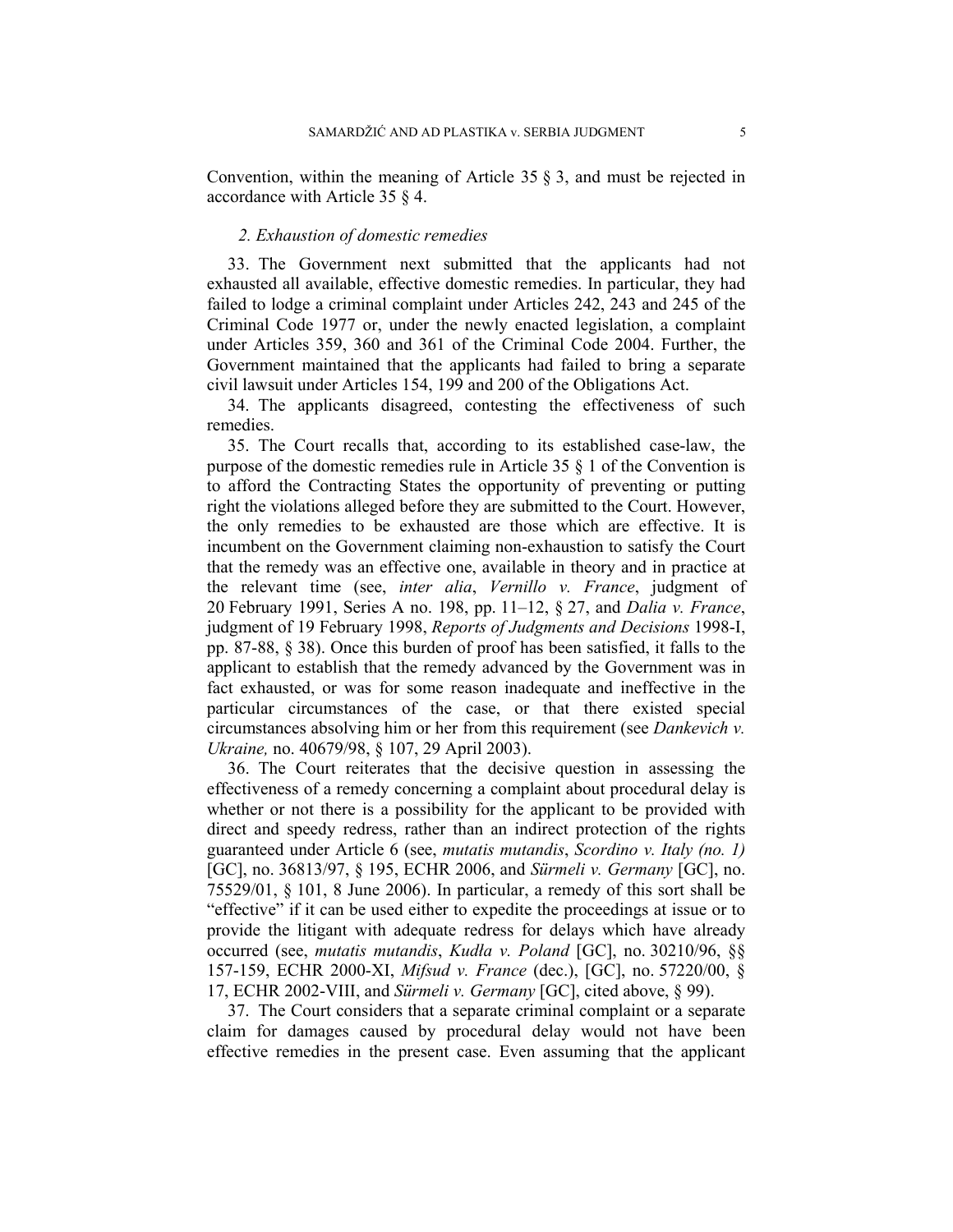company could have obtained compensation for the past delay, the Government have failed to show that such proceedings would have been speedier than any other "ordinary" civil or criminal case which could have lasted for years and gone through several levels of jurisdiction (see, *mutatis mutandis*, *Merit v. Ukraine*, no. 66561/01, § 59, 30 March 2004, and *Scordino v. Italy (no. 1)*, cited above, § 195). Moreover, for the same reason, the said claim was clearly not capable of expediting the proceedings at issue.

38. The Government's arguments in this respect must therefore be rejected.

#### *3. Conclusion*

39. The Court notes that the second applicant's length complaint is not manifestly ill-founded within the meaning of Article 35 § 3 of the Convention. It further notes that it is not inadmissible on any other grounds. It must therefore be declared admissible.

## **B. Merits**

40. The Court reiterates that the reasonableness of the length of proceedings must be assessed in the light of the circumstances of the case and with reference to the following criteria: the complexity of the case, the conduct of the applicants and the relevant authorities and what was at stake for the applicants in the dispute (see, among many other authorities, *Frydlender v. France* [GC], no. 30979/96, § 43, ECHR 2000-VII).

41. According to the Court's established case-law, a chronic backlog of cases is not a valid explanation for excessive delay (see *Probstmeier v. Germany*, judgment of 1 July 1997, *Reports* 1997-IV, p. 1138, § 64). Moreover, Article 6 § 1 imposes on the Contracting States the duty to organise their judicial systems in such a way that their courts can meet each of its requirements, including the obligation to hear cases within a reasonable time (see *Portington v. Greece,* judgment of 23 September 1998, *Reports* 1998-VI, p. 2633, § 33).

42. The Government submitted that the case raised a number of complex factual issues requiring expert opinions. They further submitted that the second applicant contributed to the length of the proceedings by amending its claim on several occasions and by failing to appear at certain hearings, notably the one scheduled for 20 December 2005 (see paragraphs 7 and 12). Further delays occurred due to several changes in the judges appointed to hear the case (see paragraph 10). Finally, the Government pointed out that the second applicant had gone bankrupt, which further prolonged the proceedings.

43. The applicant company disagreed with the Government.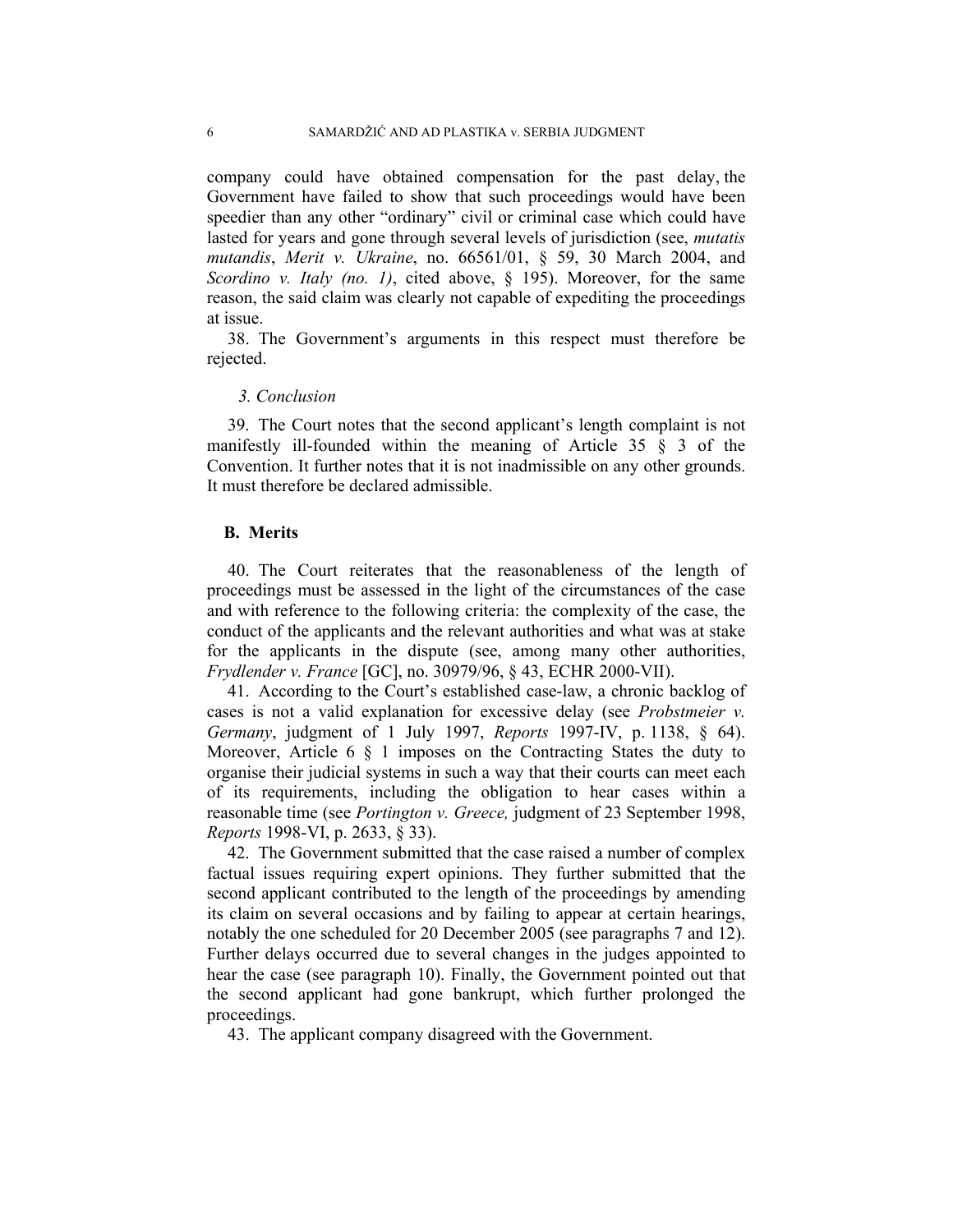44. As regards the Government's arguments that certain delays in the proceedings occurred due to the second applicant's frequent amendments to its claim and the repeated change of judge, the Court observes that these facts took place prior to Serbia's ratification of the Convention (see paragraphs 7 and 10 above). Moreover, the subsequent bankruptcy proceedings opened against the second applicant appear not to have prolonged the proceedings for more than two months (from 8 December 2006, when the court stayed the proceedings, until 16 February 2007, when the proceedings resumed). The only procedural fault attributable to the second applicant would be its failure to attend the hearing scheduled for 20 December 2005. However, the Court attaches no particular importance to that fact, as the next hearing took place shortly afterwards.

45. The Court observes that, following the ratification of the Convention, the competent domestic courts gave two decisions in the present case – a first-instance judgment on the merits and a second-instance decision remitting the case. Consequently, the proceedings are now again pending before the first-instance court. In this connection, the Court recalls that the remittal of a case for re-examination is usually ordered as a result of errors committed by lower instances and may disclose a deficiency in the procedural system (see, *mutatis mutandis*, *Wierciszewska v. Poland*, no. 41431/98, § 46, 25 November 2003).

46. Furthermore, the Government have provided no explanation for the prolonged period of inactivity of the first-instance court, amounting to more than one and a half years, between the entry into force of the Convention on 3 March 2004 and the submission of the expert opinion on 14 October 2005.

47. The Court has frequently found violations of Article 6 § 1 of the Convention in cases raising issues similar to the one in the present case (see *Frydlender*, cited above).

48. Having examined all the material submitted to it, the Court considers that the Government have not put forward any fact or argument capable of persuading it to reach a different conclusion in the present case. Having regard to its case-law on the subject, the period during which the case was pending prior to and in particular after the ratification of the Convention, the Court considers that the length of the proceedings has been excessive and has failed to meet the "reasonable time" requirement.

There has accordingly been a breach of Article 6  $\S$  1.

#### II. APPLICATION OF ARTICLE 41 OF THE CONVENTION

49. Article 41 of the Convention provides: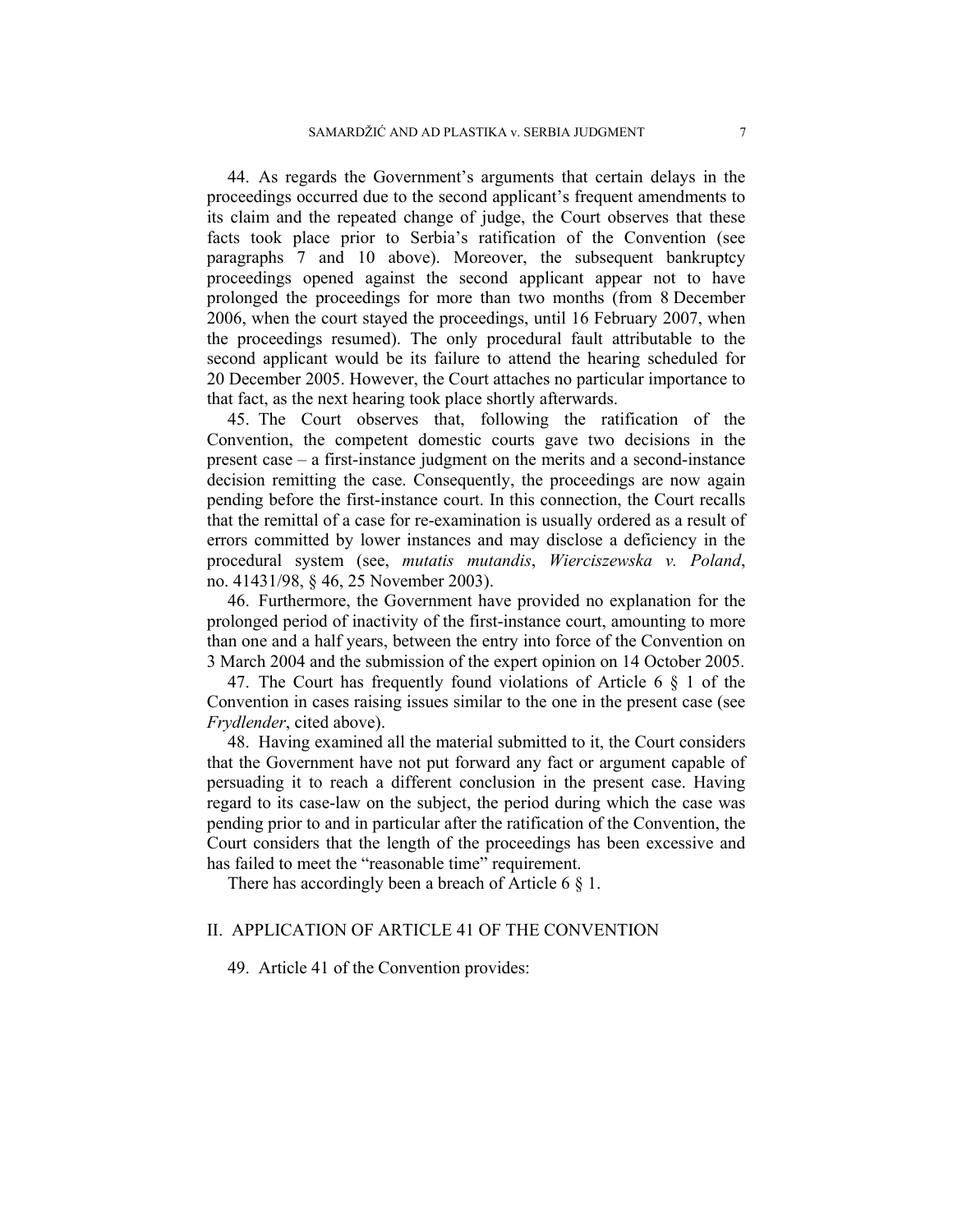"If the Court finds that there has been a violation of the Convention or the Protocols thereto, and if the internal law of the High Contracting Party concerned allows only partial reparation to be made, the Court shall, if necessary, afford just satisfaction to the injured party."

#### **A. Damage**

50. The second applicant claimed 20,000 euros (EUR) in respect of nonpecuniary damage.

51. The Government contested this claim.

52. The Court considers that the second applicant must have sustained non-pecuniary damage. Ruling on an equitable basis, it awards award the company EUR 1,000 under this head.

#### **B. Costs and expenses**

53. The applicant company also claimed EUR 1,200 for the costs and expenses incurred before the Court.

54. The Government contested this claim.

55. According to the Court's case-law, an applicant is entitled to reimbursement of costs and expenses only in so far as it has been shown that these have been actually and necessarily incurred and were reasonable as to quantum. In the present case, regard being had to the information in its possession and the above criteria, the Court considers it reasonable to award the sum of EUR 1,000 under this head.

#### **C. Default interest**

56. The Court considers it appropriate that the default interest should be based on the marginal lending rate of the European Central Bank, to which should be added three percentage points.

## FOR THESE REASONS, THE COURT UNANIMOUSLY

- 1. *Declares* the second applicant's length complaint admissible and the remainder of the application inadmissible;
- 2. *Holds* that there has been a violation of Article 6 § 1 of the Convention;
- 3. *Holds*

(a) that the respondent State is to pay the applicant company, within three months from the date on which the judgment becomes final, in